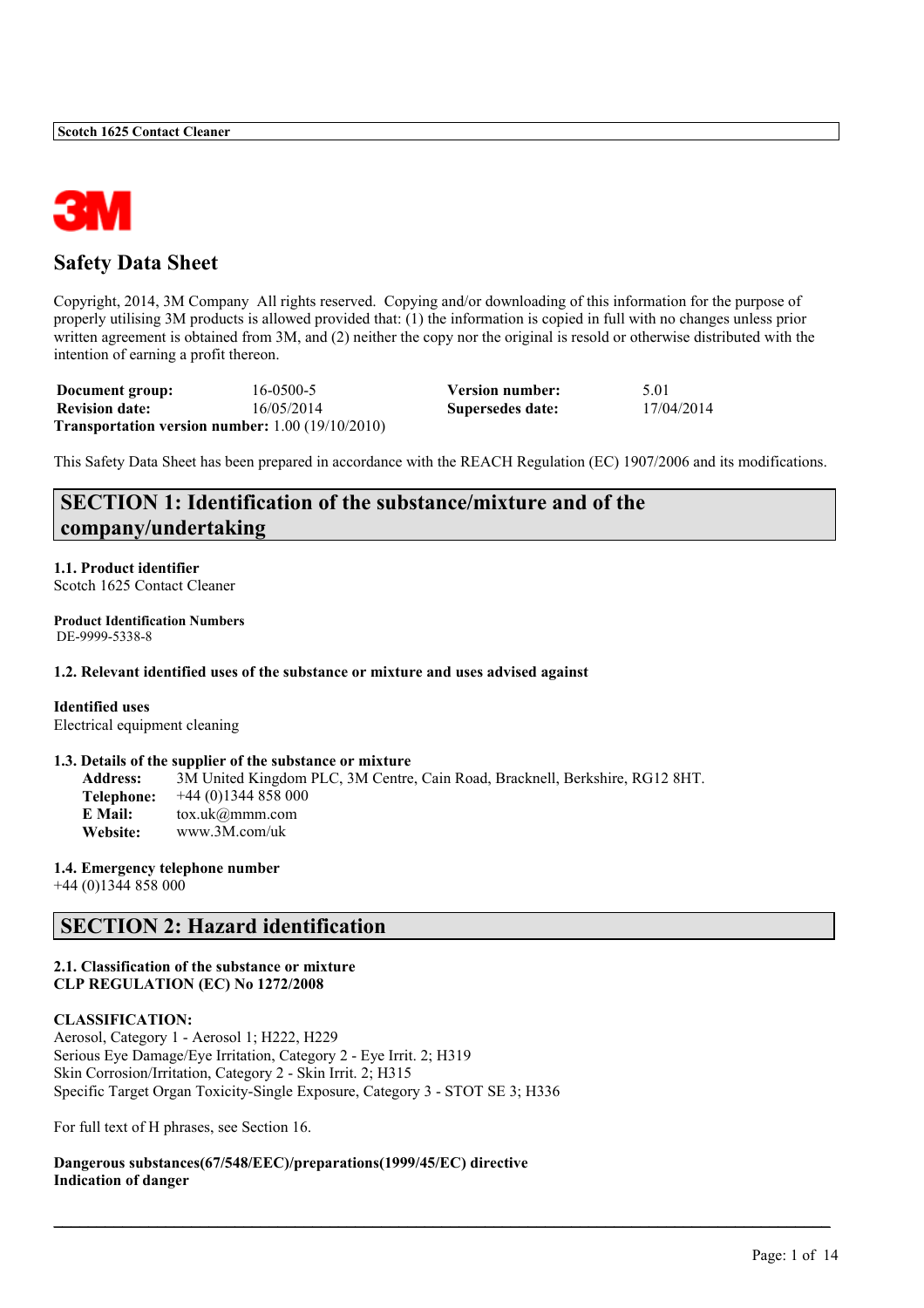Extremely flammable; F+; R12 Irritant; Xi; R38 R67

For full text of R phrases, see Section 16.

**2.2. Label elements CLP REGULATION (EC) No 1272/2008**

**SIGNAL WORD** DANGER!

**Symbols:** GHS02 (Flame) |GHS07 (Exclamation mark) |

**Pictograms**



| Ingredient                              | CAS Nbr    | $\%$ by Wt |
|-----------------------------------------|------------|------------|
| Naphtha (petroleum), hydrotreated light | 64742-49-0 | $60 - 90$  |

### **HAZARD STATEMENTS:**

| H <sub>222</sub>  | Extremely flammable aerosol.                |
|-------------------|---------------------------------------------|
| H <sub>229</sub>  | Pressurised container, may burst if heated. |
| H <sub>3</sub> 19 | Causes serious eye irritation.              |
| H315              | Causes skin irritation.                     |
| H336              | May cause drowsiness or dizziness.          |

# **PRECAUTIONARY STATEMENTS**

| <b>Prevention:</b>   |                                                                                                                                     |
|----------------------|-------------------------------------------------------------------------------------------------------------------------------------|
| <b>P210A</b>         | Keep away from heat, hot surfaces, sparks, open flames and other ignition sources. No smoking.                                      |
| P <sub>2</sub> 11    | Do not spray on an open flame or other ignition source.                                                                             |
| P <sub>251</sub>     | Do not pierce or burn, even after use.                                                                                              |
| P <sub>260</sub>     | Do not breathe dust/fume/gas/mist/vapours/spray.                                                                                    |
| P <sub>262</sub>     | Do not get in eyes, on skin, or on clothing.                                                                                        |
| <b>Response:</b>     |                                                                                                                                     |
| $P305 + P351 + P338$ | IF IN EYES: Rinse cautiously with water for several minutes. Remove contact lenses, if present<br>and easy to do. Continue rinsing. |
| P331                 | Do NOT induce vomiting.                                                                                                             |
| $P301 + P310$        | IF SWALLOWED: Immediately call a POISON CENTRE or doctor/physician.                                                                 |
| Storage:             |                                                                                                                                     |
| $P410 + P412$        | Protect from sunlight. Do not expose to temperatures exceeding 50C/122F.                                                            |

 $\mathcal{L}_\mathcal{L} = \mathcal{L}_\mathcal{L} = \mathcal{L}_\mathcal{L} = \mathcal{L}_\mathcal{L} = \mathcal{L}_\mathcal{L} = \mathcal{L}_\mathcal{L} = \mathcal{L}_\mathcal{L} = \mathcal{L}_\mathcal{L} = \mathcal{L}_\mathcal{L} = \mathcal{L}_\mathcal{L} = \mathcal{L}_\mathcal{L} = \mathcal{L}_\mathcal{L} = \mathcal{L}_\mathcal{L} = \mathcal{L}_\mathcal{L} = \mathcal{L}_\mathcal{L} = \mathcal{L}_\mathcal{L} = \mathcal{L}_\mathcal{L}$ 

## **SUPPLEMENTAL INFORMATION**

# **Supplemental Precautionary Statements:**

Intentional misuse by deliberately concentrating and inhaling contents can be harmful or fatal.

Contains 90% of components with unknown hazards to the aquatic environment.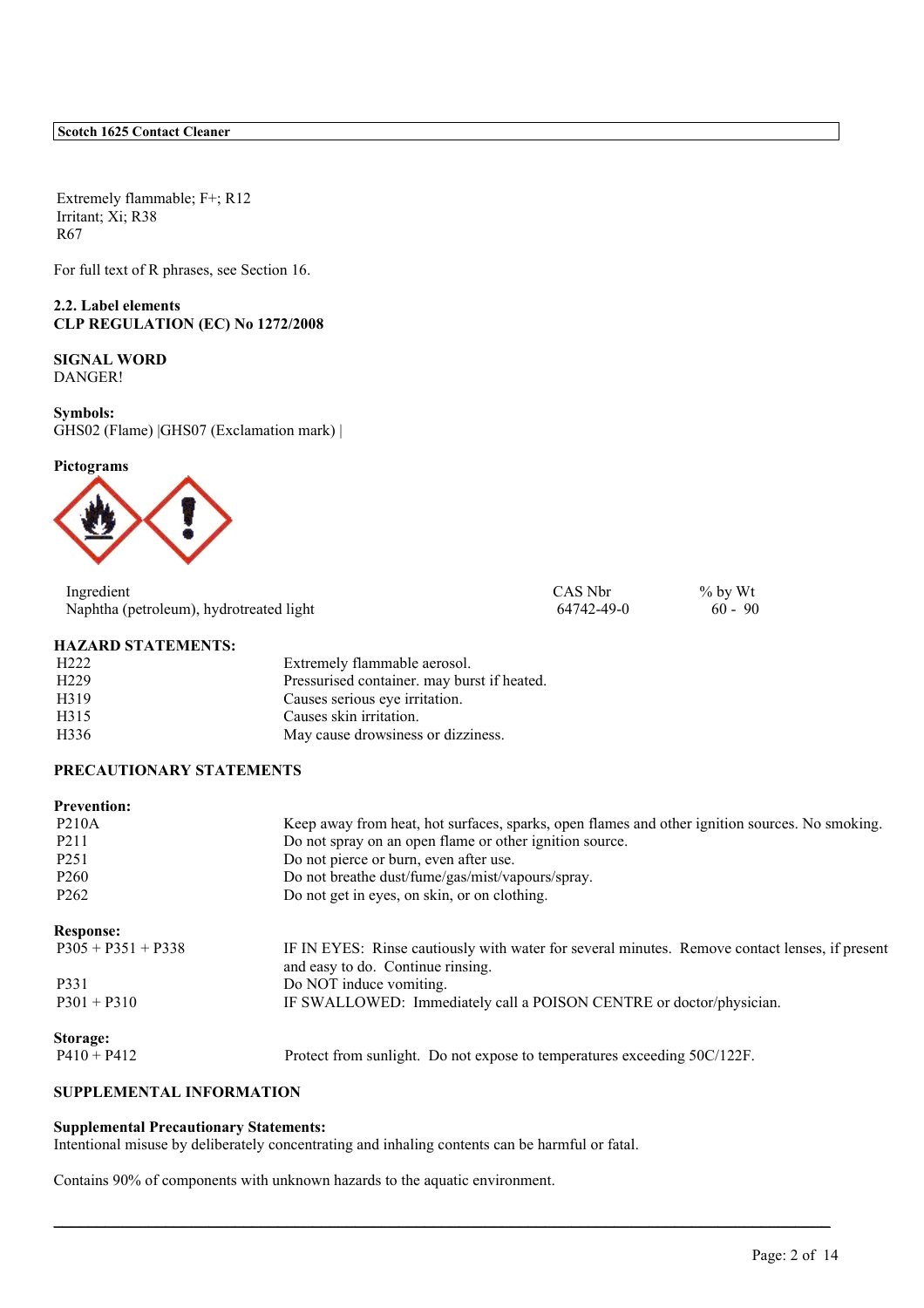### **Notes on labelling**

H304 is not required on the label because the product is an aerosol. Nota P applied to CASRN 64742-49-0.

# **Dangerous substances(67/548/EEC)/preparations(1999/45/EC) directive**

# **Symbol(s)**



Extremely Flammable

# **Contains:**

No ingredients are assigned to the label.

# **Risk phrases**

| R <sub>12</sub> | Extremely flammable.                        |
|-----------------|---------------------------------------------|
| <b>R38</b>      | Irritating to skin.                         |
| R <sub>67</sub> | Vapours may cause drowsiness and dizziness. |

#### **Safety phrases**

| S <sub>16</sub>   | Keep away from sources of ignition - No Smoking. |
|-------------------|--------------------------------------------------|
| S <sub>23</sub> C | Do not breathe vapour or spray.                  |
| S <sub>24</sub>   | Avoid contact with skin.                         |
| S <sub>51</sub>   | Use only in well ventilated areas.               |
| S <sub>2</sub>    | Keep out of the reach of children.               |
|                   |                                                  |

# **Special provisions concerning the labelling of certain substances**

Pressurised container: protect from sunlight and do not expose to temperatures exceeding 50 °C. Do not pierce or burn, even after use. Do not spray on a naked flame or any incandescent material.

# **Notes on labelling**

R65 is not required on the label because the product is an aerosol. Updated per Regulation (EC) 648/2004 on detergents.

Nota P applied to CAS#67472-49-0

# **2.3. Other hazards**

None known.

# **SECTION 3: Composition/information on ingredients**

| Ingredient                              | <b>CAS Nbr</b> | <b>EU</b> Inventory $\%$ by Wt |           | <b>Classification</b>                                                         |
|-----------------------------------------|----------------|--------------------------------|-----------|-------------------------------------------------------------------------------|
| Naphtha (petroleum), hydrotreated light | 64742-49-0     | EINECS 265-<br>151-9           | $60 - 90$ | $Xn:R65$ - Nota 4,P (EU)<br>$F:R11$ (Vendor)<br>Xi:R38; R67 (Self Classified) |
|                                         |                |                                |           | Asp. Tox. 1, H304 - Nota P<br>(CLP)<br>Flam. Liq. 2, H225; Skin Irrit. 2,     |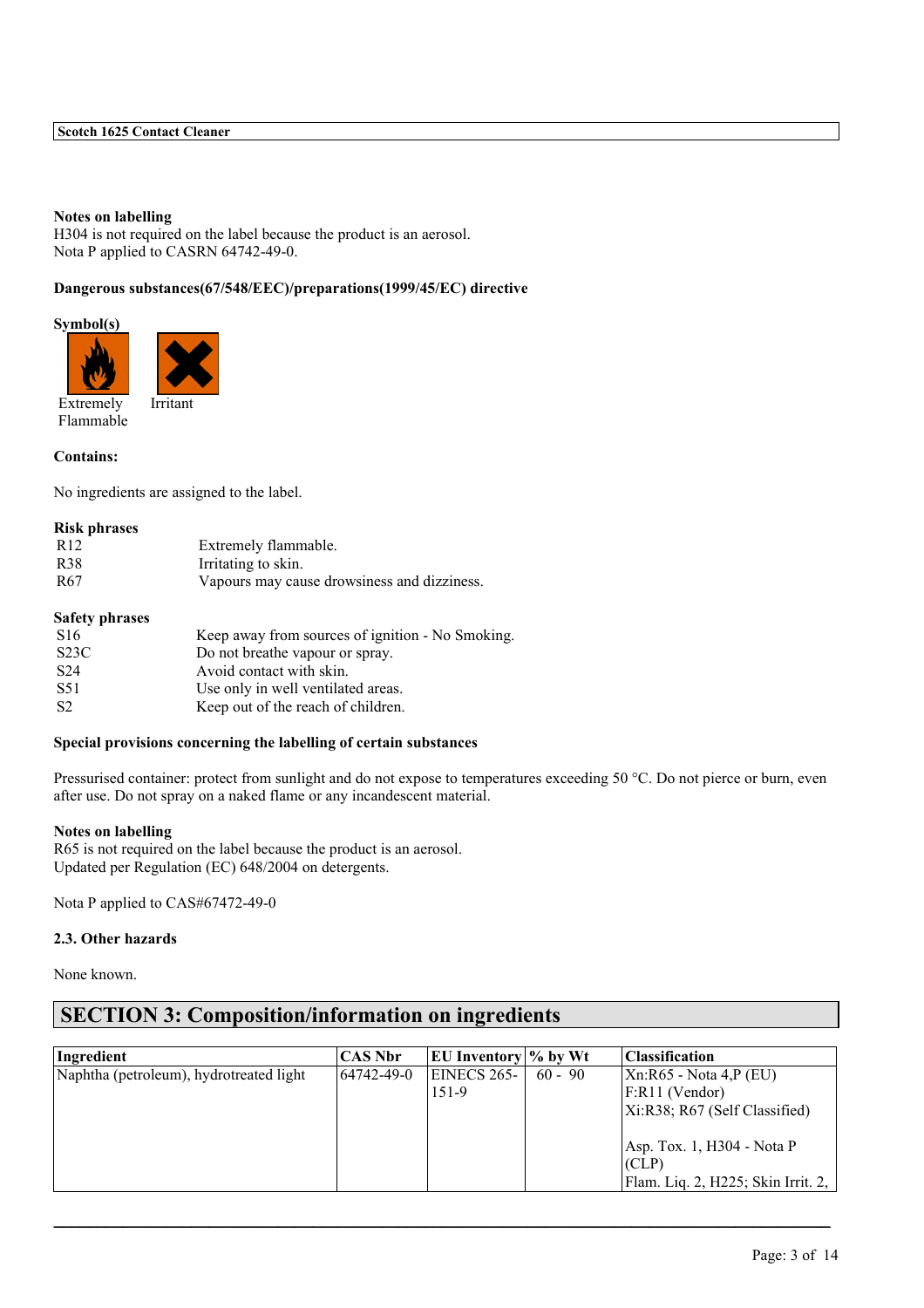|                |                |                    |          | H315; STOT SE 3, H336 (Self       |
|----------------|----------------|--------------------|----------|-----------------------------------|
|                |                |                    |          | Classified)                       |
| Propan-2-ol    | $67-63-0$      | <b>EINECS 200-</b> | $5 - 10$ | F:R11; Xi:R36; R67 (EU)           |
|                |                | 661-7              |          |                                   |
|                |                |                    |          | Flam. Liq. 2, H225; Eye Irrit. 2, |
|                |                |                    |          | H319; STOT SE 3, H336 (CLP)       |
| <b>Butane</b>  | $106 - 97 - 8$ | <b>EINECS 203-</b> | $5 - 10$ | $F^{\dagger}:R12$ - Nota C (EU)   |
|                |                | 448-7              |          |                                   |
|                |                |                    |          | Flam. Gas 1, H220; Liquified      |
|                |                |                    |          | gas, $H280 - Nota C,U (CLP)$      |
| Carbon dioxide | 124-38-9       | EINECS 204-        | $1 - 5$  | Liquified gas, H280 (Self         |
|                |                | 696-9              |          | Classified)                       |
| Propane        | 74-98-6        | EINECS 200-        | $1 - 5$  | $F + R12$ (EU)                    |
|                |                | 827-9              |          |                                   |
|                |                |                    |          | Flam. Gas 1, H220; Liquified      |
|                |                |                    |          | gas, H280 - Nota U (CLP)          |

Please see section 16 for the full text of any R phrases and H statements referred to in this section Please refer to section 15 for the any applicable Notas that have been applied to the above components

For information on ingredient occupational exposure limits or PBT or vPvB status, see sections 8 and 12 of this SDS

# **SECTION 4: First aid measures**

# **4.1. Description of first aid measures**

### **Inhalation**

Remove person to fresh air. Get medical attention.

#### **Skin contact**

Wash with soap and water. If signs/symptoms develop, get medical attention.

#### **Eye contact**

Immediately flush with large amounts of water. Remove contact lenses if easy to do. Continue rinsing. Get medical attention.

#### **If swallowed**

Rinse mouth. If you feel unwell, get medical attention.

# **4.2. Most important symptoms and effects, both acute and delayed**

See Section 11.1 Information on toxicological effects

### **4.3. Indication of any immediate medical attention and special treatment required**

Exposure may increase myocardial irritability. Do not administer sympathomimetic drugs unless absolutely necessary.

# **SECTION 5: Fire-fighting measures**

# **5.1. Extinguishing media**

Use a fire fighting agent suitable for the surrounding fire.

# **5.2. Special hazards arising from the substance or mixture**

Closed containers exposed to heat from fire may build pressure and explode.

#### **5.3. Advice for fire-fighters**

Water may not effectively extinguish fire; however, it should be used to keep fire-exposed containers and surfaces cool and prevent explosive rupture.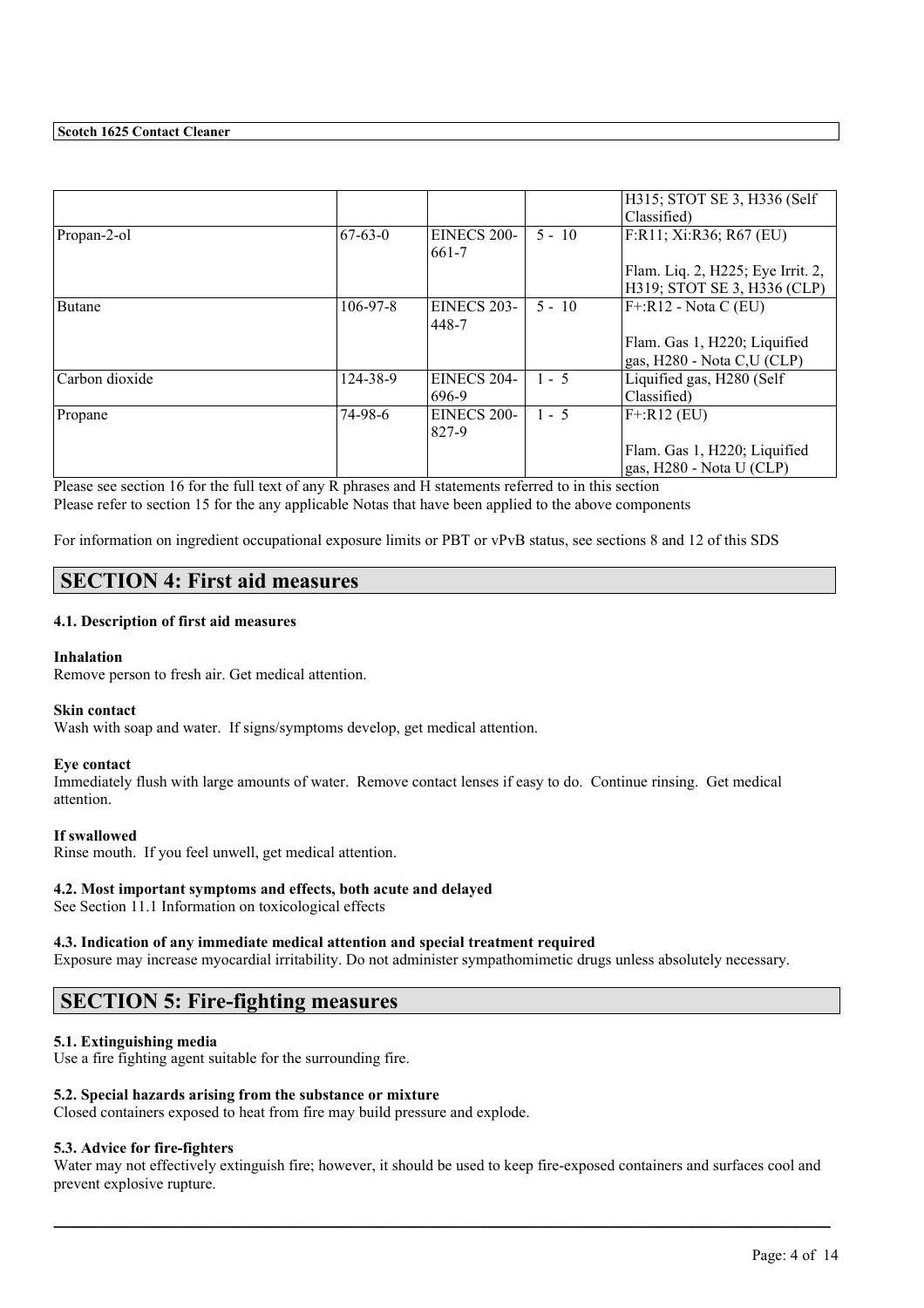# **SECTION 6: Accidental release measures**

### **6.1. Personal precautions, protective equipment and emergency procedures**

Evacuate area. Keep away from heat/sparks/open flames/hot surfaces. - No smoking. Use only non-sparking tools. Ventilate the area with fresh air. For large spill, or spills in confined spaces, provide mechanical ventilation to disperse or exhaust vapours, in accordance with good industrial hygiene practice. Warning: A motor could be an ignition source and could cause flammable gases or vapours in the spill area to burn or explode. Refer to other sections of this SDS for information regarding physical and health hazards, respiratory protection, ventilation, and personal protective equipment.

# **6.2. Environmental precautions**

Avoid release to the environment.

### **6.3. Methods and material for containment and cleaning up**

If possible, seal leaking container. Place leaking containers in a well-ventilated area, preferably an operating exhaust hood, or if necessary outdoors on an impermeable surface until appropriate packaging for the leaking container or its contents is available. Contain spill. Cover spill area with a fire-extinguishing foam. An appropriate aqueous film forming foam (AFFF) is recommended. Working from around the edges of the spill inward, cover with bentonite, vermiculite, or commercially available inorganic absorbent material. Mix in sufficient absorbent until it appears dry. Remember, adding an absorbent material does not remove a physical, health, or environmental hazard. Collect as much of the spilled material as possible using non-sparking tools. Place in a metal container approved for transportation by appropriate authorities. Clean up residue with an appropriate solvent selected by a qualified and authorised person. Ventilate the area with fresh air. Read and follow safety precautions on the solvent label and Safety Data Sheet. Seal the container. Dispose of collected material as soon as possible.

### **6.4. Reference to other sections**

Refer to Section 8 and Section 13 for more information

# **SECTION 7: Handling and storage**

# **7.1. Precautions for safe handling**

Do not use in a confined area with minimal air exchange. Keep away from heat/sparks/open flames/hot surfaces. - No smoking. Do not spray on an open flame or other ignition source. Do not pierce or burn, even after use. Do not breathe dust/fume/gas/mist/vapours/spray. Do not get in eyes, on skin, or on clothing. Do not eat, drink or smoke when using this product. Wash thoroughly after handling. Avoid contact with oxidising agents (eg. chlorine, chromic acid etc.) Vapours may travel long distances along the ground or floor to an ignition source and flash back.

### **7.2. Conditions for safe storage including any incompatibilities**

Store in a well-ventilated place. Protect from sunlight. Do not expose to temperatures exceeding 50C/122F. Store away from heat. Store away from acids. Store away from oxidising agents.

#### **7.3. Specific end use(s)**

See information in Section 7.1 and 7.2 for handling and storage recommendations. See Section 8 for exposure controls and personal protection recommendations.

# **SECTION 8: Exposure controls/personal protection**

# **8.1 Control parameters**

### **Occupational exposure limits**

| Ingredient | <b>CAS Nbr</b> | Agency               | Limit type                                    | <b>Additional comments</b> |
|------------|----------------|----------------------|-----------------------------------------------|----------------------------|
| Butane     | 106-97-8       | Health and           | TWA:1450 mg/m <sup>3</sup> (600               |                            |
|            |                | Safety Comm.<br>(UK) | ppm);STEL:1810 mg/m <sup>3</sup> (750<br>ppm) |                            |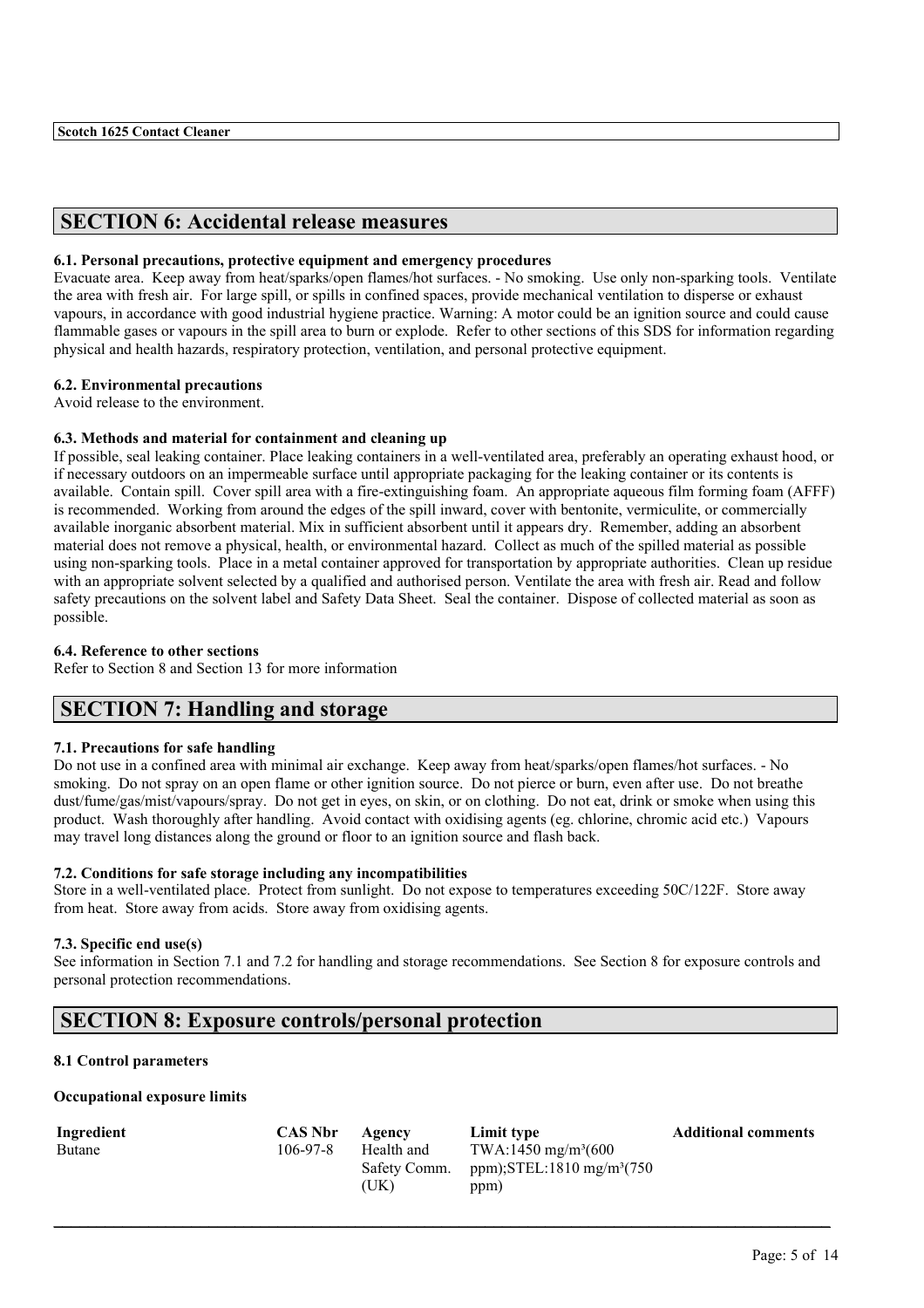| Carbon dioxide       | 124-38-9  | Health and<br>Safety Comm.<br>(UK) | TWA:9150 mg/m3(5000<br>ppm);STEL:27400<br>mg/m3(15000 ppm)                 |            |
|----------------------|-----------|------------------------------------|----------------------------------------------------------------------------|------------|
| Propan-2-ol          | $67-63-0$ | Health and<br>Safety Comm.         | TWA:999 mg/m <sup>3</sup> (400<br>ppm); $STEL:1250$ mg/m <sup>3</sup> (500 |            |
| Propane              | 74-98-6   | (UK)<br>Health and<br>Safety Comm. | ppm)<br>Limit value not established:                                       | asphyxiant |
| $\sim$ $\sim$ $\sim$ |           | (UK)                               |                                                                            |            |

Health and Safety Comm. (UK) : UK Health and Safety Commission TWA: Time-Weighted-Average STEL: Short Term Exposure Limit CEIL: Ceiling

### **Biological limit values**

No biological limit values exist for any of the components listed in Section 3 of this safety data sheet.

### **8.2. Exposure controls**

### **8.2.1. Engineering controls**

Provide ventilated enclosure for heat curing. Curing enclosures must be exhausted to outdoors or to a suitable emission control device. Do not remain in area where available oxygen may be reduced. Use general dilution ventilation and/or local exhaust ventilation to control airborne exposures to below relevant Exposure Limits and/or control dust/fume/gas/mist/vapours/spray. If ventilation is not adequate, use respiratory protection equipment.

# **8.2.2. Personal protective equipment (PPE)**

#### **Eye/face protection**

Select and use eye/face protection to prevent contact based on the results of an exposure assessment. The following eye/face protection(s) are recommended: Indirect vented goggles.

#### **Skin/hand protection**

Select and use gloves and/or protective clothing approved to relevant local standards to prevent skin contact based on the results of an exposure assessment. Selection should be based on use factors such as exposure levels, concentration of the substance or mixture, frequency and duration, physical challenges such as temperature extremes, and other use conditions. Consult with your glove and/or protective clothing manufacturer for selection of appropriate compatible gloves/protective clothing.

Gloves made from the following material(s) are recommended: Nitrile rubber.

#### **Respiratory protection**

In case of inadequate ventilation wear respiratory protection. An exposure assessment may be needed to decide if a respirator is required. If a respirator is needed, use respirators as part of a full respiratory protection program. Based on the results of the exposure assessment, select from the following respirator type(s) to reduce inhalation exposure: Half facepiece or full facepiece air-purifying respirator suitable for organic vapours Half facepiece or full facepiece supplied-air respirator

 $\mathcal{L}_\mathcal{L} = \mathcal{L}_\mathcal{L} = \mathcal{L}_\mathcal{L} = \mathcal{L}_\mathcal{L} = \mathcal{L}_\mathcal{L} = \mathcal{L}_\mathcal{L} = \mathcal{L}_\mathcal{L} = \mathcal{L}_\mathcal{L} = \mathcal{L}_\mathcal{L} = \mathcal{L}_\mathcal{L} = \mathcal{L}_\mathcal{L} = \mathcal{L}_\mathcal{L} = \mathcal{L}_\mathcal{L} = \mathcal{L}_\mathcal{L} = \mathcal{L}_\mathcal{L} = \mathcal{L}_\mathcal{L} = \mathcal{L}_\mathcal{L}$ 

For questions about suitability for a specific application, consult with your respirator manufacturer.

# **SECTION 9: Physical and chemical properties**

| 9.1. Information on basic physical and chemical properties |         |
|------------------------------------------------------------|---------|
| <b>Physical state</b>                                      | Liquid. |
| <b>Specific Physical Form:</b>                             | Aerosol |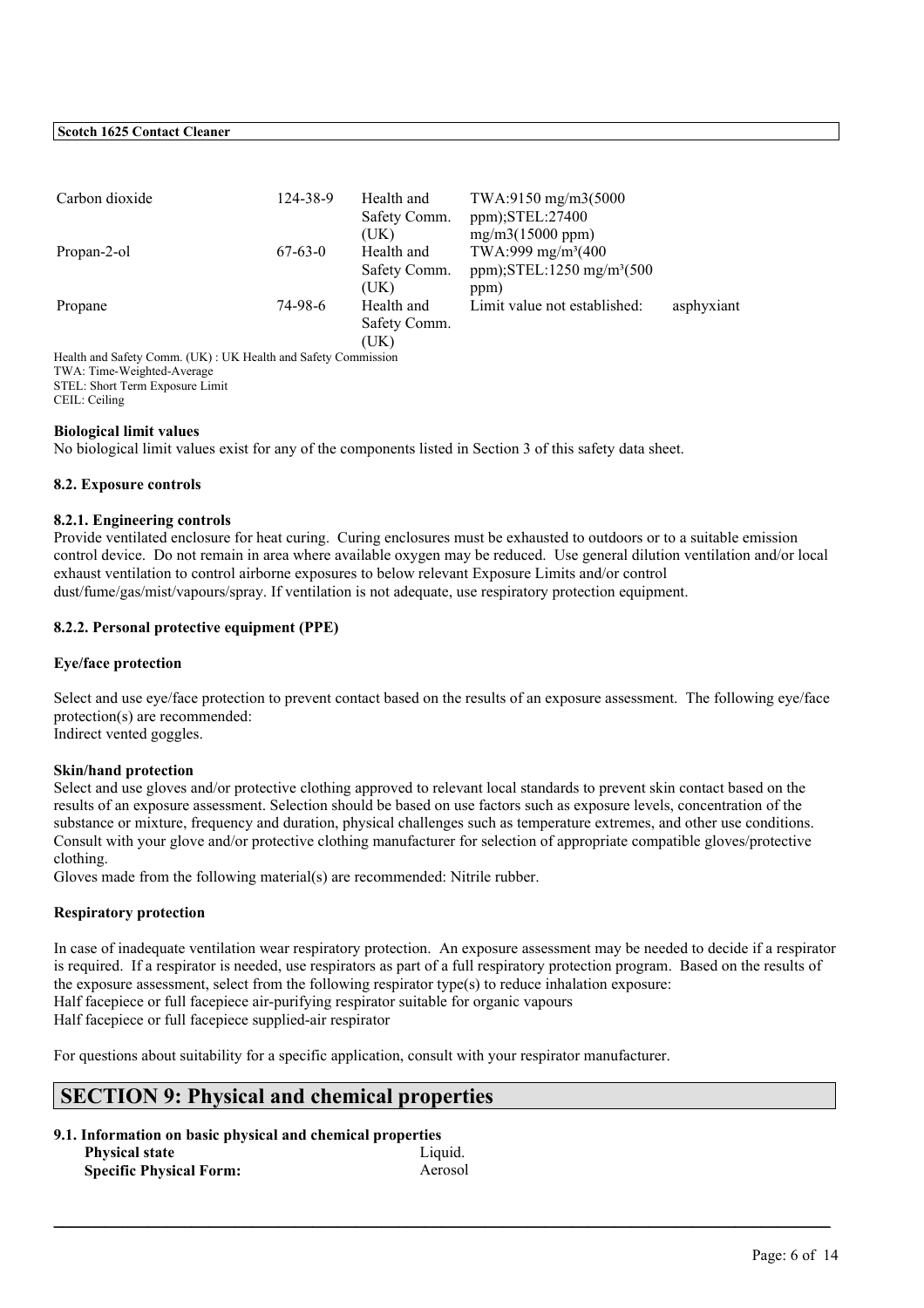**Odour threshold** *No data available.* **pH** *Not applicable.* **Boiling point/boiling range** *Not applicable.* **Melting point** *No data available.* **Flammability (solid, gas)** Not applicable. **Explosive properties** Not classified **Oxidising properties** Not classified<br>
Flash noint  $\leq$  -30 °C **Flash point Autoignition temperature** *No data available.* **Flammable Limits(LEL)** 0.6 % volume **Flammable Limits(UEL)** *No data available.* **Relative density** 0.7 g/ml

**Solubility- non-water** *No data available.*

**Partition coefficient: n-octanol/water** *No data available.* **Evaporation rate** *No data available.* **Vapour density** *No data available.*

**Decomposition temperature** *No data available.* **Viscosity** *Not applicable.*

#### **9.2. Other information**

**Volatile organic compounds (VOC)** 100.00 g/l **Percent volatile** *No data available.* **VOC less H2O & exempt solvents** *No data available.*

Appearance/Odour<br>
colourless, solvent-like odour **Vapour pressure** 500,000 - 900,000 Pa [*Details:*CONDITIONS: 20 - 50 deg. C]

**Water solubility** Slight (less than 10%)

# **SECTION 10: Stability and reactivity**

#### **10.1 Reactivity**

This material may be reactive with certain agents under certain conditions - see the remaining headings in this section

 $\mathcal{L}_\mathcal{L} = \mathcal{L}_\mathcal{L} = \mathcal{L}_\mathcal{L} = \mathcal{L}_\mathcal{L} = \mathcal{L}_\mathcal{L} = \mathcal{L}_\mathcal{L} = \mathcal{L}_\mathcal{L} = \mathcal{L}_\mathcal{L} = \mathcal{L}_\mathcal{L} = \mathcal{L}_\mathcal{L} = \mathcal{L}_\mathcal{L} = \mathcal{L}_\mathcal{L} = \mathcal{L}_\mathcal{L} = \mathcal{L}_\mathcal{L} = \mathcal{L}_\mathcal{L} = \mathcal{L}_\mathcal{L} = \mathcal{L}_\mathcal{L}$ 

# **10.2 Chemical stability**

Stable.

# **10.3 Possibility of hazardous reactions**

Hazardous polymerisation will not occur.

# **10.4 Conditions to avoid**

**Heat** Sparks and/or flames. Temperatures above the boiling point. High shear and high temperature conditions

# **10.5 Incompatible materials**

Explosive when mixed with oxidizing substances. Strong acids.

# **10.6 Hazardous decomposition products**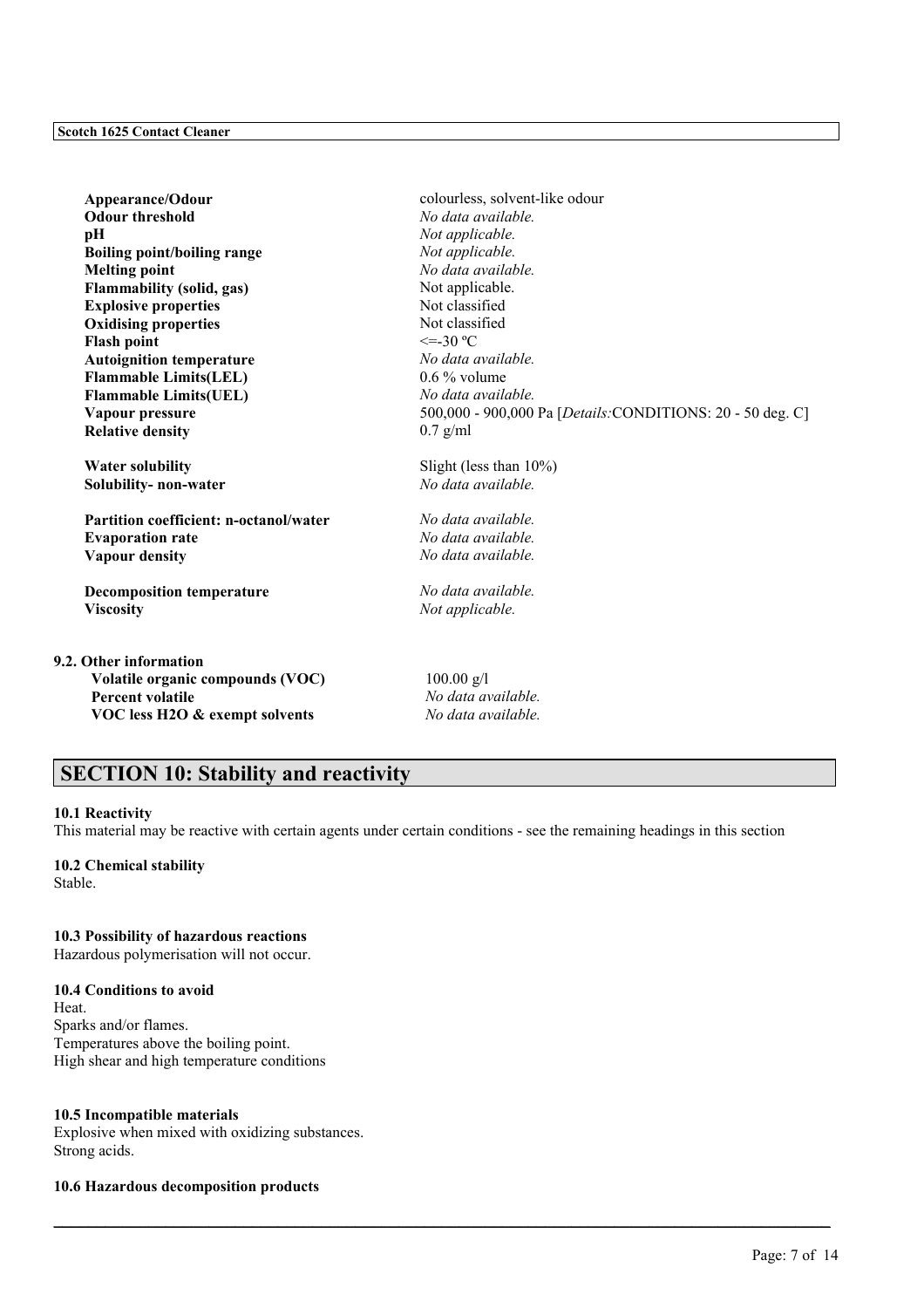**Substance Condition** Hydrocarbons. Not specified. Carbon monoxide. Not specified. Carbon dioxide. Not specified.

# **SECTION 11: Toxicological information**

**The information below may not agree with the EU material classification in Section 2 and/or the ingredient classifications in Section 3 if specific ingredient classifications are mandated by a competent authority. In addition, statements and data presented in Section 11 are based on UN GHS calculation rules and classifications derived from 3M assessments.**

### **11.1 Information on Toxicological effects**

**Signs and Symptoms of Exposure**

**Based on test data and/or information on the components, this material may produce the following health effects:**

### **Inhalation**

Intentional concentration and inhalation may be harmful or fatal. Respiratory tract irritation: Signs/symptoms may include cough, sneezing, nasal discharge, headache, hoarseness, and nose and throat pain. May cause target organ effects after inhalation.

### **Skin contact**

Mild Skin Irritation: Signs/symptoms may include localized redness, swelling, itching, and dryness.

#### **Eye contact**

Severe eye irritation: Signs/symptoms may include significant redness, swelling, pain, tearing, cloudy appearance of the cornea, and impaired vision.

#### **Ingestion**

Gastrointestinal irritation: Signs/symptoms may include abdominal pain, stomach upset, nausea, vomiting and diarrhoea. May cause target organ effects after ingestion.

### **Target Organ Effects:**

#### **Single exposure may cause:**

Central nervous system (CNS) depression: Signs/symptoms may include headache, dizziness, drowsiness, incoordination, nausea, slowed reaction time, slurred speech, giddiness, and unconsciousness. Single exposure, above recommended guidelines, may cause:

Cardiac sensitisation: Signs/symptoms may include irregular heartbeat (arrhythmia), faintness, chest pain, and may be fatal.

#### **Toxicological Data**

If a component is disclosed in section 3 but does not appear in a table below, either no data are available for that endpoint or the data are not sufficient for classification.

#### **Acute Toxicity**

| Name                                    | Route       | <b>Species</b> | Value                                             |
|-----------------------------------------|-------------|----------------|---------------------------------------------------|
| Overall product                         | Ingestion   |                | No data available; calculated $ATE > 5,000$ mg/kg |
| Naphtha (petroleum), hydrotreated light | Dermal      | Rabbit         | $LD50 > 3,160$ mg/kg                              |
| Naphtha (petroleum), hydrotreated light | Inhalation- | Rat            | $LC50 > 14.7$ mg/l                                |
|                                         | Vapor (4    |                |                                                   |
|                                         | hours)      |                |                                                   |
| Naphtha (petroleum), hydrotreated light | Ingestion   | Rat            | $LD50 > 5,000$ mg/kg                              |
| Propan-2-ol                             | Dermal      | Rabbit         | LD50 12,870 mg/kg                                 |
| Propan-2-ol                             | Inhalation- | Rat            | $LC50$ 72.6 mg/l                                  |
|                                         | Vapor (4    |                |                                                   |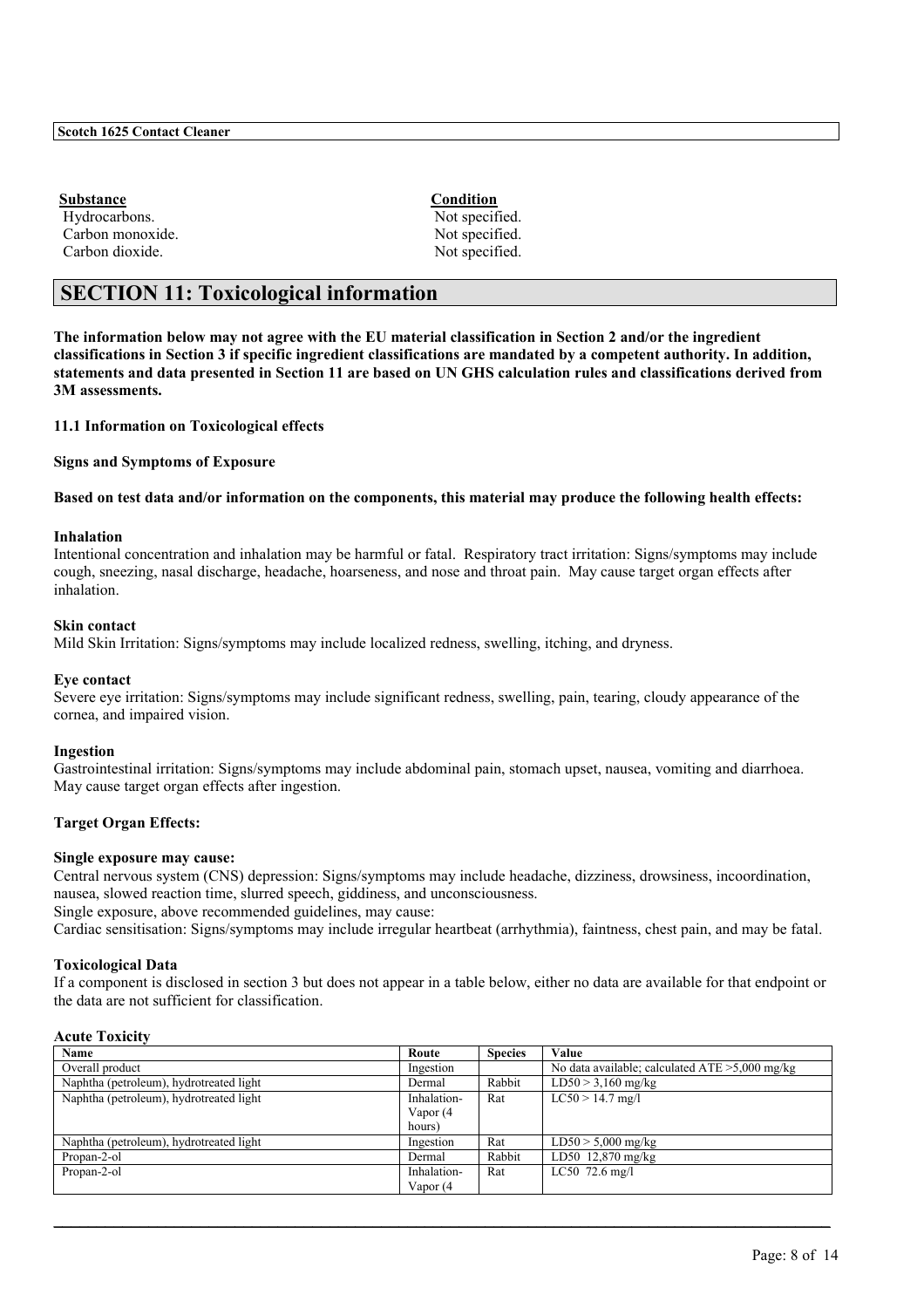|                | hours)      |     |                               |
|----------------|-------------|-----|-------------------------------|
| Propan-2-ol    | Ingestion   | Rat | $\overline{LD50}$ 4,710 mg/kg |
| Butane         | Inhalation- | Rat | LC50 277,000 ppm              |
|                | Gas $(4)$   |     |                               |
|                | hours)      |     |                               |
| Propane        | Inhalation- | Rat | $LC50 > 200,000$ ppm          |
|                | Gas $(4)$   |     |                               |
|                | hours)      |     |                               |
| Carbon dioxide | Inhalation- | Rat | $LC50 > 53,000$ ppm           |
|                | Gas $(4)$   |     |                               |
|                | hours)      |     |                               |

# ATE = acute toxicity estimate

### **Skin Corrosion/Irritation**

| Name                                    | <b>Species</b>                | Value                     |
|-----------------------------------------|-------------------------------|---------------------------|
| Naphtha (petroleum), hydrotreated light | Rabbit                        | Irritant                  |
| Propan-2-ol                             | Multiple<br>animal<br>species | No significant irritation |
| Butane                                  |                               | No significant irritation |
| Propane                                 | Rabbit                        | Minimal irritation        |

# **Serious Eye Damage/Irritation**

| Name                                    | <b>Species</b> | Value                     |
|-----------------------------------------|----------------|---------------------------|
| Naphtha (petroleum), hydrotreated light | Rabbit         | Mild irritant             |
| Propan-2-ol                             | Rabbit         | Severe irritant           |
| Butane                                  | Rabbit         | No significant irritation |
| Propane                                 | Rabbit         | Mild irritant             |

# **Skin Sensitisation**

| <b>Name</b>                             | <b>Species</b> | Value           |
|-----------------------------------------|----------------|-----------------|
| Naphtha (petroleum), hydrotreated light | Guinea         | Not sensitizing |
|                                         | pig            |                 |
| Propan-2-ol                             | Guinea         | Not sensitizing |
|                                         | $p_{1}g$       |                 |

### **Respiratory Sensitisation**

| <i>Respirator</i> , <i>Sensition</i> tra |         |        |
|------------------------------------------|---------|--------|
| <b>B</b> T<br>Name                       | species | ⁄ alue |
|                                          |         |        |

# **Germ Cell Mutagenicity**

| Name                                    | Route    | Value         |
|-----------------------------------------|----------|---------------|
| Naphtha (petroleum), hydrotreated light | In Vitro | Not mutagenic |
| Propan-2-ol                             | In Vitro | Not mutagenic |
| Propan-2-ol                             | In vivo  | Not mutagenic |
| <b>Butane</b>                           | In Vitro | Not mutagenic |
| Propane                                 | In Vitro | Not mutagenic |

# **Carcinogenicity**

| Name                                    | Route      | <b>Species</b> | Value                                          |
|-----------------------------------------|------------|----------------|------------------------------------------------|
| Naphtha (petroleum), hydrotreated light | Inhalation | Mouse          | Some positive data exist, but the data are not |
|                                         |            |                | sufficient for classification                  |
| Propan-2-ol                             | Inhalation | Rat            | Some positive data exist, but the data are not |
|                                         |            |                | sufficient for classification                  |

# **Reproductive Toxicity**

# **Reproductive and/or Developmental Effects**

| Name        | Route      | Value                                                                                            | <b>Species</b> | <b>Test result</b>            | Exposure                |
|-------------|------------|--------------------------------------------------------------------------------------------------|----------------|-------------------------------|-------------------------|
|             |            |                                                                                                  |                |                               | <b>Duration</b>         |
| Propan-2-ol | Ingestion  | Some positive developmental data exist.<br>but the data are not sufficient for<br>classification | Rat            | <b>NOAEL 400</b><br>mg/kg/day | during<br>organogenesis |
| Propan-2-ol | Inhalation | Some positive developmental data exist.                                                          | Rat            | LOAEL 9                       | during                  |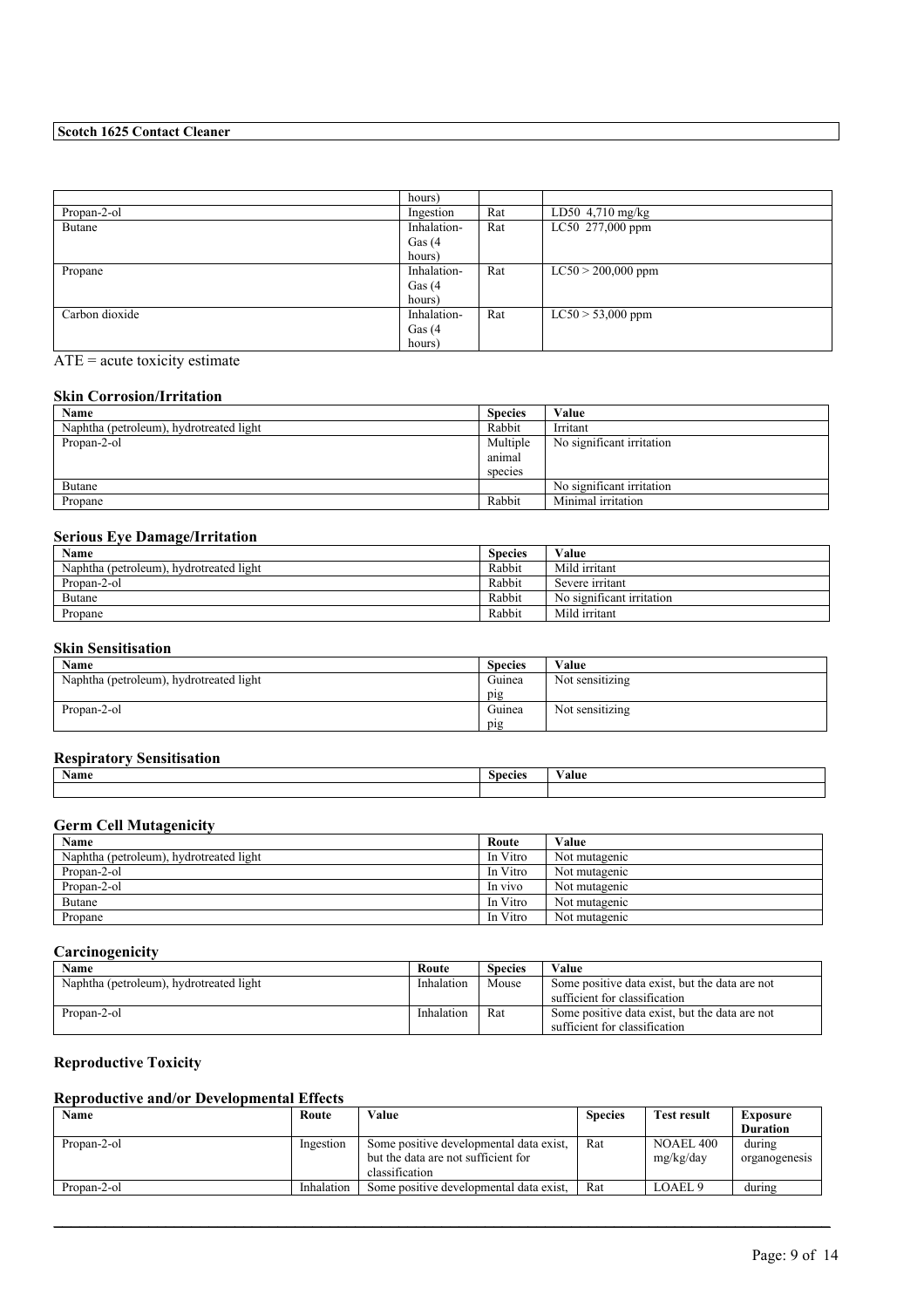|                |            | but the data are not sufficient for<br>classification                                                |       | mg/l                         | gestation     |
|----------------|------------|------------------------------------------------------------------------------------------------------|-------|------------------------------|---------------|
| Carbon dioxide | Inhalation | Some positive male reproductive data<br>exist, but the data are not sufficient for<br>classification | Mouse | LOAEL<br>350,000 ppm         | not available |
| Carbon dioxide | Inhalation | Some positive developmental data exist,<br>but the data are not sufficient for<br>classification     | Rat   | <b>LOAEL</b><br>$60,000$ ppm | 24 hours      |

# **Target Organ(s)**

# **Specific Target Organ Toxicity - single exposure**

| Name                                       | Route      | <b>Target Organ(s)</b>               | Value                                                                              | <b>Species</b>         | <b>Test result</b>            | <b>Exposure</b><br><b>Duration</b> |
|--------------------------------------------|------------|--------------------------------------|------------------------------------------------------------------------------------|------------------------|-------------------------------|------------------------------------|
| Naphtha (petroleum),<br>hydrotreated light | Inhalation | central nervous<br>system depression | May cause drowsiness or<br>dizziness                                               |                        | <b>NOAEL Not</b><br>available |                                    |
| Naphtha (petroleum),<br>hydrotreated light | Inhalation | respiratory irritation               | Some positive data exist, but the<br>data are not sufficient for<br>classification |                        | <b>NOAEL Not</b><br>available |                                    |
| Propan-2-ol                                | Inhalation | central nervous<br>system depression | May cause drowsiness or<br>dizziness                                               | Human                  | <b>NOAEL Not</b><br>available |                                    |
| Propan-2-ol                                | Inhalation | respiratory irritation               | Some positive data exist, but the<br>data are not sufficient for<br>classification | Human                  | NOAEL Not<br>available        |                                    |
| Propan-2-ol                                | Inhalation | auditory system                      | Some positive data exist, but the<br>data are not sufficient for<br>classification | Guinea<br>pig          | <b>NOAEL 13.4</b><br>mg/l     | 24 hours                           |
| Propan-2-ol                                | Ingestion  | central nervous<br>system depression | May cause drowsiness or<br>dizziness                                               | Human                  | <b>NOAEL Not</b><br>available | poisoning<br>and/or abuse          |
| <b>Butane</b>                              | Inhalation | cardiac<br>sensitization             | Causes damage to organs                                                            | Human                  | <b>NOAEL Not</b><br>available |                                    |
| <b>Butane</b>                              | Inhalation | central nervous<br>system depression | May cause drowsiness or<br>dizziness                                               | Human<br>and<br>animal | NOAEL Not<br>available        |                                    |
| <b>Butane</b>                              | Inhalation | heart                                | Some positive data exist, but the<br>data are not sufficient for<br>classification | Dog                    | NOAEL<br>$5,000$ ppm          | 25 minutes                         |
| <b>Butane</b>                              | Inhalation | respiratory irritation               | All data are negative                                                              | Rabbit                 | <b>NOAEL Not</b><br>available |                                    |
| Propane                                    | Inhalation | cardiac<br>sensitization             | Causes damage to organs                                                            | Human                  | <b>NOAEL Not</b><br>available |                                    |
| Propane                                    | Inhalation | central nervous<br>system depression | May cause drowsiness or<br>dizziness                                               | Human                  | <b>NOAEL Not</b><br>available |                                    |
| Propane                                    | Inhalation | respiratory irritation               | All data are negative                                                              | Human                  | <b>NOAEL Not</b><br>available |                                    |

# **Specific Target Organ Toxicity - repeated exposure**

| Name           | Route      | <b>Target Organ(s)</b>                                                                             | Value                                                                              | <b>Species</b> | <b>Test result</b>            | <b>Exposure</b> |
|----------------|------------|----------------------------------------------------------------------------------------------------|------------------------------------------------------------------------------------|----------------|-------------------------------|-----------------|
|                |            |                                                                                                    |                                                                                    |                |                               | <b>Duration</b> |
| Propan-2-ol    | Inhalation | kidney and/or<br>bladder                                                                           | Some positive data exist, but the<br>data are not sufficient for<br>classification | Rat            | <b>NOAEL 12.3</b><br>mg/l     | 24 months       |
| Propan-2-ol    | Inhalation | nervous system                                                                                     | All data are negative                                                              | Rat            | <b>NOAEL 12</b><br>mg/l       | 13 weeks        |
| Propan-2-ol    | Ingestion  | kidney and/or<br>bladder                                                                           | Some positive data exist, but the<br>data are not sufficient for<br>classification | Rat            | <b>NOAEL 400</b><br>mg/kg/day | 12 weeks        |
| <b>Butane</b>  | Inhalation | kidney and/or<br>bladder                                                                           | Some positive data exist, but the<br>data are not sufficient for<br>classification | Rat            | NOAEL<br>4,489 ppm            | 90 days         |
| <b>Butane</b>  | Inhalation | blood                                                                                              | All data are negative                                                              | Rat            | <b>NOAEL</b><br>4,489 ppm     | 90 days         |
| Carbon dioxide | Inhalation | heart   bone, teeth,<br>nails, and/or hair<br>liver   nervous<br>system   kidney<br>and/or bladder | Some positive data exist, but the<br>data are not sufficient for<br>classification | Rat            | LOAEL<br>$60,000$ ppm         | 166 days        |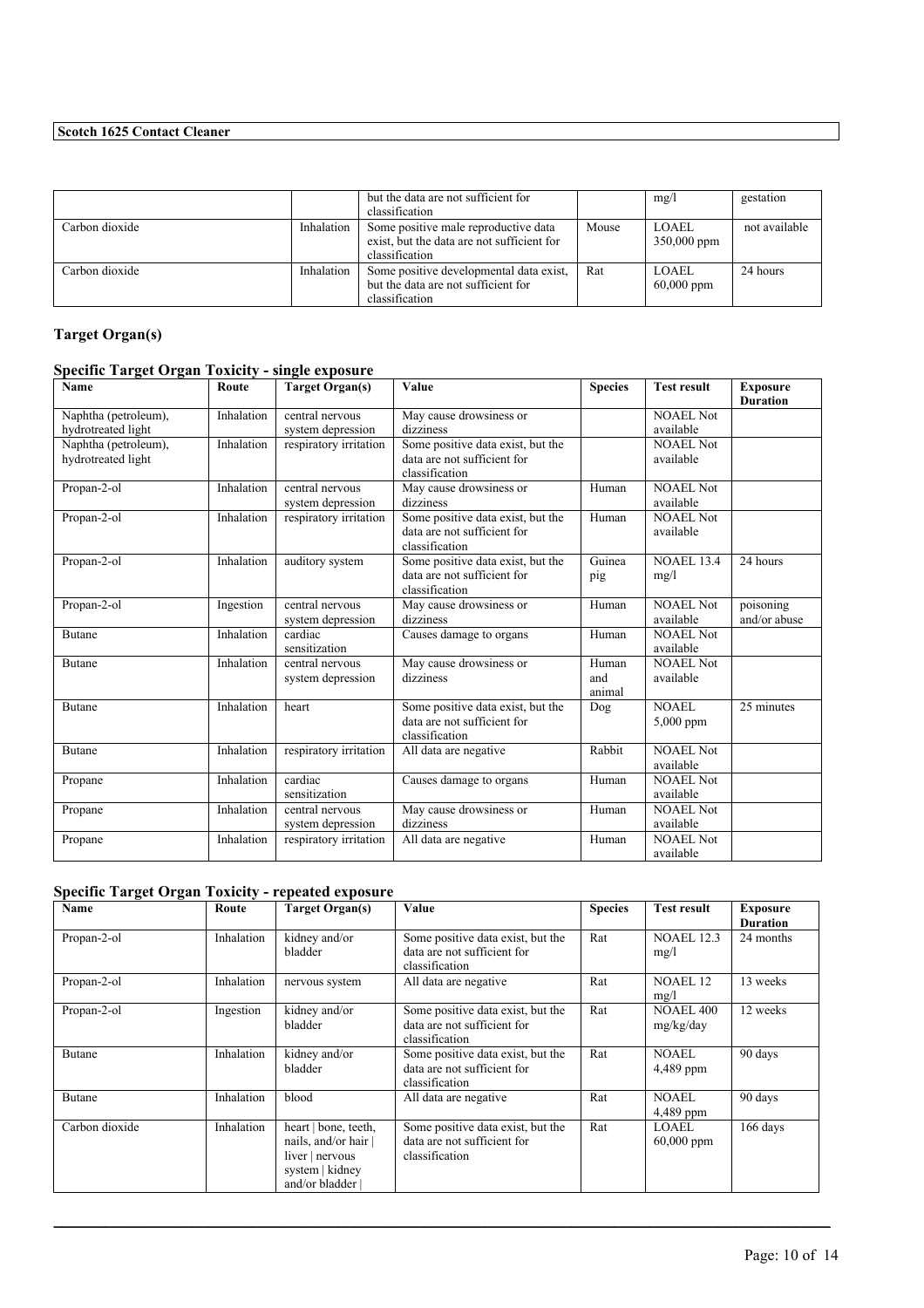|                                         | respiratory system |                   |  |  |
|-----------------------------------------|--------------------|-------------------|--|--|
|                                         |                    |                   |  |  |
| <b>Aspiration Hazard</b>                |                    |                   |  |  |
| Name                                    |                    | Value             |  |  |
| Naphtha (petroleum), hydrotreated light |                    | Aspiration hazard |  |  |

**Please contact the address or phone number listed on the first page of the SDS for additional toxicological information on this material and/or its components.**

# **SECTION 12: Ecological information**

**The information below may not agree with the EU material classification in Section 2 and/or the ingredient classifications in Section 3 if specific ingredient classifications are mandated by a competent authority. In addition, statements and data presented in Section 12 are based on UN GHS calculation rules and classifications derived from 3M assessments.**

### **12.1. Toxicity**

No product test data available.

| <b>Material</b>                                  | <b>CAS Nbr</b> | Organism           | <b>Type</b>                                                    | <b>Exposure</b> | <b>Test endpoint</b> | <b>Test result</b>    |
|--------------------------------------------------|----------------|--------------------|----------------------------------------------------------------|-----------------|----------------------|-----------------------|
| Carbon dioxide                                   | 124-38-9       | Fish               | Experimental                                                   | 96 hours        | LC50                 | $112.2 \text{ mg/l}$  |
| Propan-2-ol                                      | $67 - 63 - 0$  | Crustacea          | Experimental                                                   | 48 hours        | EC <sub>50</sub>     | $1,400 \text{ mg}/1$  |
| Propan-2-ol                                      | $67 - 63 - 0$  | Algae              | Experimental                                                   | 24 hours        | EC <sub>50</sub>     | $>1,000 \text{ mg/l}$ |
| Propan-2-ol                                      | $67 - 63 - 0$  | Fathead<br>minnow  | Experimental                                                   | 96 hours        | LC50                 | $6,120 \text{ mg/l}$  |
| Carbon dioxide                                   | 124-38-9       | Atlantic<br>Salmon | Experimental                                                   | 43 days         | <b>NOEC</b>          | $26 \text{ mg/l}$     |
| Propan-2-ol                                      | $67-63-0$      | Water flea         | Experimental                                                   | 21 days         | <b>NOEC</b>          | $30 \text{ mg/l}$     |
| <b>Butane</b>                                    | 106-97-8       |                    | Data not<br>available or<br>insufficient for<br>classification |                 |                      |                       |
| Naphtha<br>(petroleum),<br>hydrotreated<br>light | 64742-49-0     |                    | Data not<br>available or<br>insufficient for<br>classification |                 |                      |                       |
| Propane                                          | 74-98-6        |                    | Data not<br>available or<br>insufficient for<br>classification |                 |                      |                       |

#### **12.2. Persistence and degradability**

| <b>Material</b>         | <b>CAS Nbr</b> | Test type        | <b>Duration</b> | <b>Study Type</b>                | <b>Test result</b> | Protocol      |
|-------------------------|----------------|------------------|-----------------|----------------------------------|--------------------|---------------|
| Naphtha                 | 64742-49-0     | Data not         | N/A             | N/A                              | N/A                | N/A           |
| (petroleum),            |                | available or     |                 |                                  |                    |               |
| hydrotreated            |                | insufficient for |                 |                                  |                    |               |
| light                   |                | classification   |                 |                                  |                    |               |
| Carbon dioxide 124-38-9 |                | Data not         | N/A             | N/A                              | N/A                | N/A           |
|                         |                | available or     |                 |                                  |                    |               |
|                         |                | insufficient for |                 |                                  |                    |               |
|                         |                | classification   |                 |                                  |                    |               |
| Propane                 | 74-98-6        | Experimental     |                 | Photolytic half- $ 27.5$ days (t |                    | Other methods |
|                         |                | Photolysis       |                 | life (in air)                    | 1/2)               |               |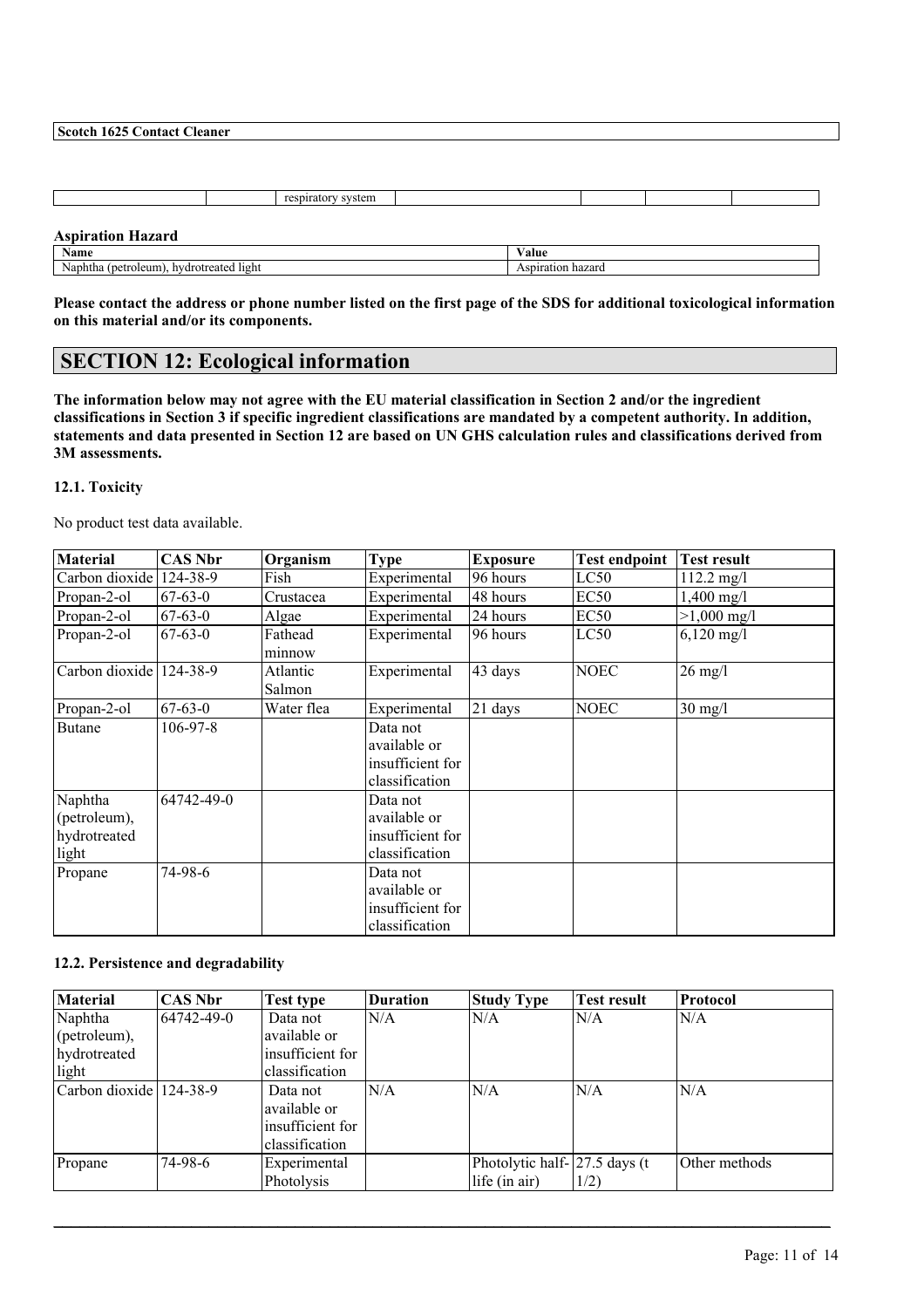| Propane     | 74-98-6        | Data not<br>available or<br>insufficient for<br>classification | N/A     | N/A                                                     | N/A                                                           | N/A                            |
|-------------|----------------|----------------------------------------------------------------|---------|---------------------------------------------------------|---------------------------------------------------------------|--------------------------------|
| Propan-2-ol | $67 - 63 - 0$  | Experimental<br>Photolysis                                     |         | life (in air)                                           | Photolytic half- $\vert 6.3 \vert$ days (t 1/2) Other methods |                                |
| Propan-2-ol | $67-63-0$      | Experimental<br>Biodegradation                                 | 14 days | <b>BOD</b>                                              | 86 % weight                                                   | OECD 301C - MITI<br>test $(I)$ |
| Butane      | $106 - 97 - 8$ | Experimental<br>Photolysis                                     |         | Photolytic half- $6.3$ days (t $1/2$ )<br>life (in air) |                                                               | Other methods                  |
| Butane      | $106-97-8$     | Data not<br>available or<br>insufficient for<br>classification | N/A     | N/A                                                     | N/A                                                           | N/A                            |

### **12.3 : Bioaccumulative potential**

| <b>Material</b> | <b>CAS Nbr</b> | <b>Test type</b> | <b>Duration</b> | <b>Study Type</b> | Test result | Protocol      |
|-----------------|----------------|------------------|-----------------|-------------------|-------------|---------------|
| Naphtha         | 64742-49-0     | Data not         | N/A             | N/A               | N/A         | N/A           |
| (petroleum),    |                | available or     |                 |                   |             |               |
| hydrotreated    |                | insufficient for |                 |                   |             |               |
| light           |                | classification   |                 |                   |             |               |
| Carbon dioxide  | 124-38-9       | Experimental     |                 | Log Kow           | 0.83        | Other methods |
|                 |                | Bioconcentrati   |                 |                   |             |               |
|                 |                | <sub>on</sub>    |                 |                   |             |               |
| Propane         | 74-98-6        | Data not         | N/A             | N/A               | N/A         | N/A           |
|                 |                | available or     |                 |                   |             |               |
|                 |                | insufficient for |                 |                   |             |               |
|                 |                | classification   |                 |                   |             |               |
| Propan-2-ol     | $67 - 63 - 0$  | Experimental     |                 | Log Kow           | 0.05        | Other methods |
|                 |                | Bioconcentrati   |                 |                   |             |               |
|                 |                | on               |                 |                   |             |               |
| <b>Butane</b>   | $106 - 97 - 8$ | Experimental     |                 | Log Kow           | 2.88        | Other methods |
|                 |                | Bioconcentrati   |                 |                   |             |               |
|                 |                | on               |                 |                   |             |               |

#### **12.4. Mobility in soil**

Please contact manufacturer for more details

# **12.5. Results of the PBT and vPvB assessment**

No information available at this time, contact manufacturer for more details

# **12.6. Other adverse effects**

No information available.

# **SECTION 13: Disposal considerations**

# **13.1 Waste treatment methods**

See Section 11.1 Information on toxicological effects

Incinerate in a permitted waste incineration facility. Facility must be capable of handling aerosol cans. Empty drums/barrels/containers used for transporting and handling hazardous chemicals (chemical substances/mixtures/preparations classified as Hazardous as per applicable regulations) shall be considered, stored, treated & disposed of as hazardous wastes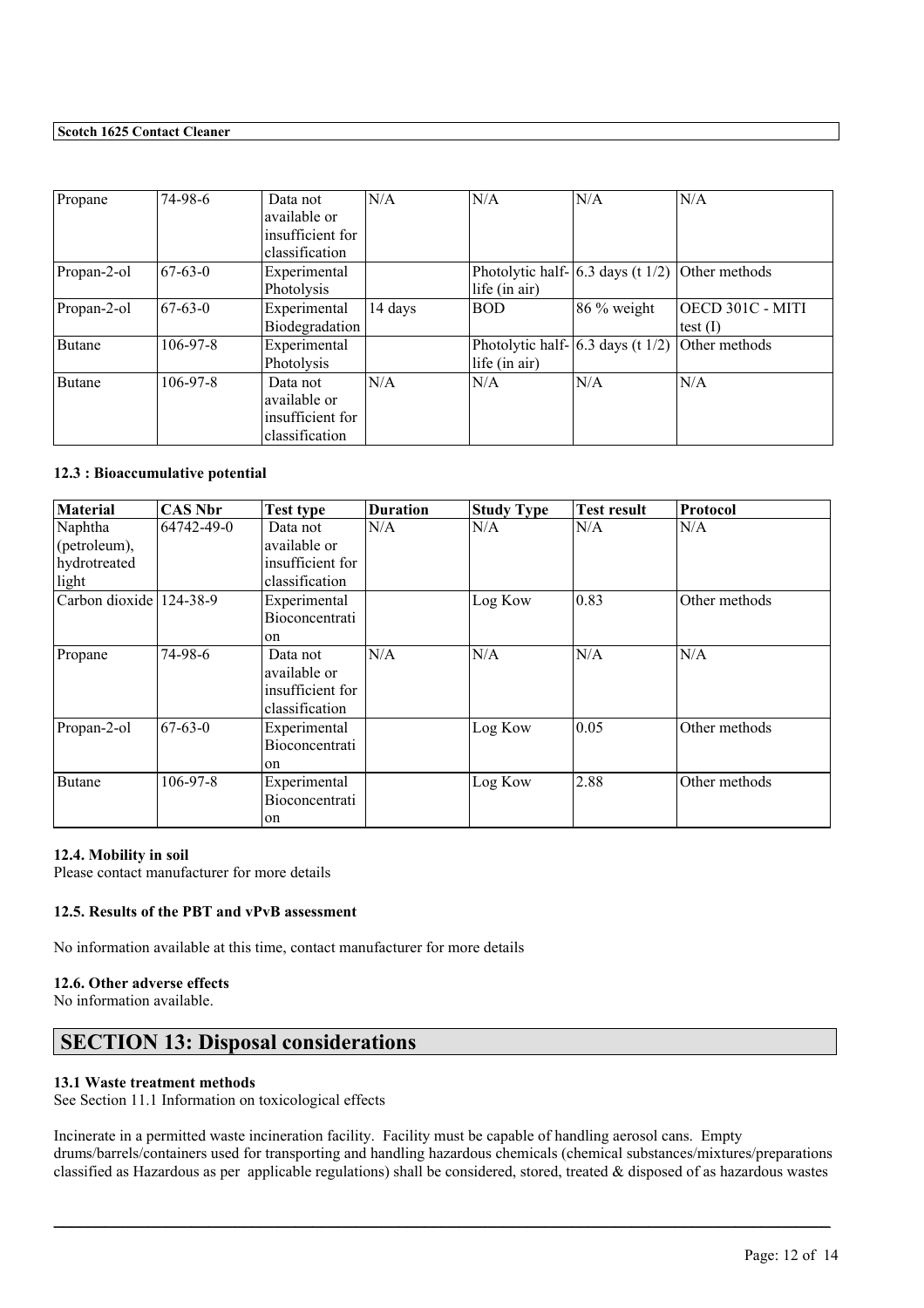unless otherwise defined by applicable waste regulations. Consult with the respective regulating authorities to determine the available treatment and disposal facilities.

The coding of a waste stream is based on the application of the product by the consumer. Since this is out of the control of 3M, no waste code(s) for products after use will be provided. Please refer to the European Waste Code (EWC - 2000/532/EC and amendments) to assign the correct waste code to your waste stream. Ensure national and/or regional regulations are complied with and always use a licensed waste contractor.

#### **EU waste code (product as sold)**

- 070704\* Other organic solvents, washing liquids and mother liquors
- 16 05 04\* Gases in pressure containers (including halons) containing dangerous substances

### **EU waste code (product container after use)**

15 01 04 Metallic packaging

# **SECTION 14: Transportation information**

#### DE-9999-5338-8

**ADR/RID:** UN1950, AEROSOLS, LIMITED QUANTITY, 2.1, (E), ADR Classification Code: 5F. **IMDG-CODE:** UN1950, AEROSOLS, (HYDROTREATED LIGHT NAPHTHA (PETROLEUM)), 2.1, IMDG-Code segregation code: NONE, LIMITED QUANTITY, Marine Pollutant, (HYDROTREATED LIGHT NAPHTHA (PETROLEUM)), EMS: FD,SU. **ICAO/IATA:** UN1950, AEROSOLS, FLAMMABLE, 2.1.

 $\mathcal{L}_\mathcal{L} = \mathcal{L}_\mathcal{L} = \mathcal{L}_\mathcal{L} = \mathcal{L}_\mathcal{L} = \mathcal{L}_\mathcal{L} = \mathcal{L}_\mathcal{L} = \mathcal{L}_\mathcal{L} = \mathcal{L}_\mathcal{L} = \mathcal{L}_\mathcal{L} = \mathcal{L}_\mathcal{L} = \mathcal{L}_\mathcal{L} = \mathcal{L}_\mathcal{L} = \mathcal{L}_\mathcal{L} = \mathcal{L}_\mathcal{L} = \mathcal{L}_\mathcal{L} = \mathcal{L}_\mathcal{L} = \mathcal{L}_\mathcal{L}$ 

# **SECTION 15: Regulatory information**

**15.1. Safety, health and environmental regulations/legislation specific for the substance or mixture**

# **Global inventory status**

Contact 3M for more information.

#### **15.2. Chemical Safety Assessment**

Not applicable

# **SECTION 16: Other information**

#### **List of relevant H statements**

| H <sub>220</sub> | Extremely flammable gas. |
|------------------|--------------------------|
|------------------|--------------------------|

- H222 Extremely flammable aerosol.
- H225 Highly flammable liquid and vapour.
- H229 Pressurised container. may burst if heated.
- H280 Contains gas under pressure; may explode if heated.
- H304 May be fatal if swallowed and enters airways.
- H315 Causes skin irritation.
- H319 Causes serious eye irritation.
- H336 May cause drowsiness or dizziness.

# **List of relevant R-phrases**

R<sub>11</sub> Highly flammable. R12 Extremely flammable. R36 Irritating to eyes.